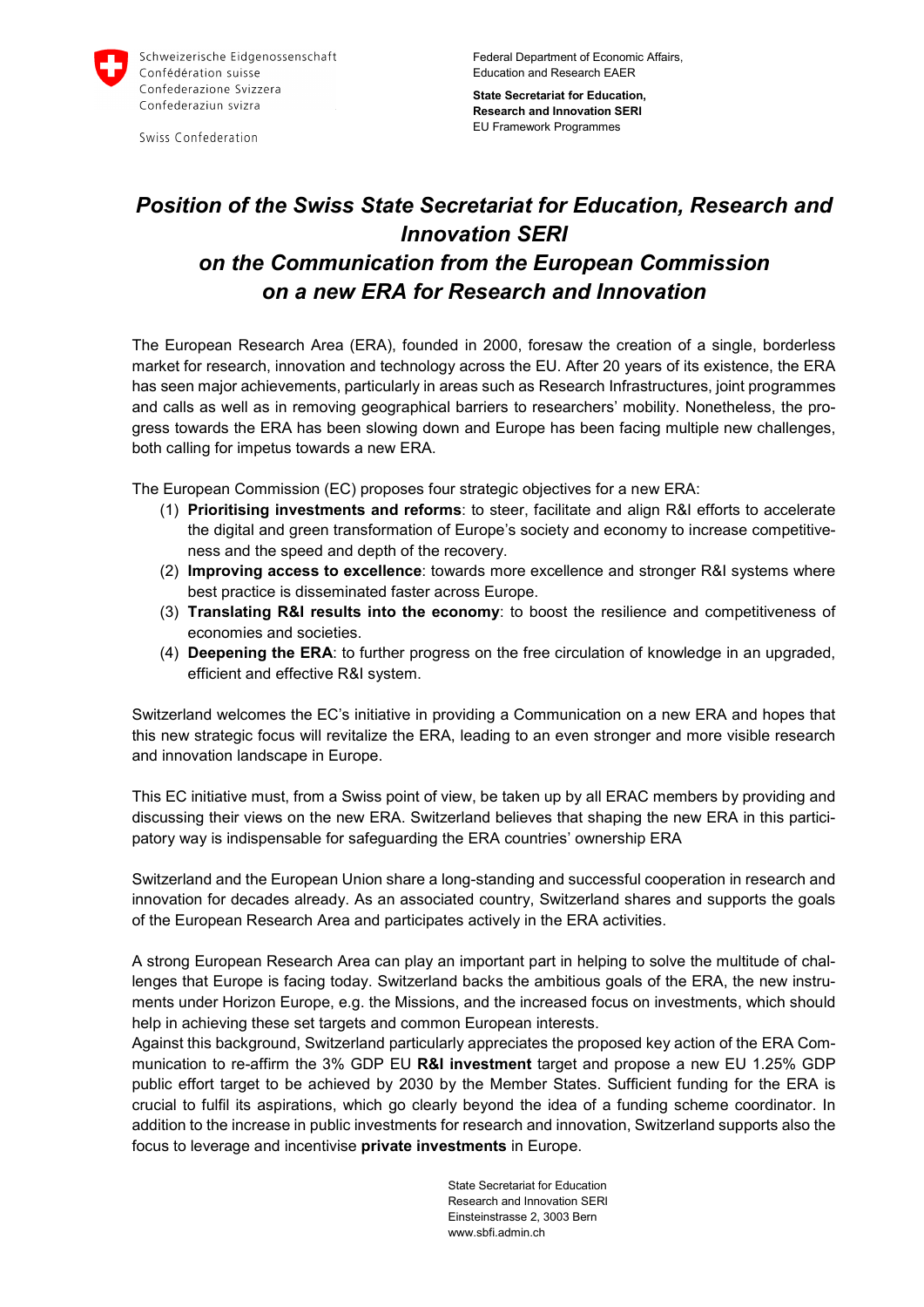Switzerland also shares the belief that the European Research Area can help to increase competitiveness in the European industry. A targeted and coordinated approach towards the prioritized areas, such as the green and digital transformation and the fight against the pandemic is comprehensible, necessary and supported by Switzerland. Furthermore, the new foreseen instruments to create a fruitful environment for the industry such as the Horizon Europe Partnerships and the European Innovation Council are supported by Switzerland and deemed valuable in building a stronger bridge with the private sector.

However, in order for Europe to tackle its challenges with full force, Switzerland believes it is important to allow for a **participation of all European players and industry** to strengthen the translation of innovation results into the economy. This enhancement of European coherence will support and reinforce European values, scientific sovereignty and common interests. Additionally, the importance and interdependency of **both bottom-up curiosity-driven as well as mission-and targeted oriented research in increasing European competiveness should be stressed**: There is no real innovation without ideas from the pool of new knowledge which needs to be continuously fed by basic research. There lies another approach to tackling our common current European challenges in strengthening the bridge between science and society. Consequently, Switzerland strongly appreciates the emphasis on engaging citizens and civil society in the ERA and making them aware of the problems Europe faces and the potential science and society in Europe has to help to solve these problems.

Moreover, Switzerland strongly agrees that **scientific Excellence** must remain a central aim and indispensable element of the ERA. Switzerland welcomes the measures as foreseen in the ERA Communication to improve the **access to Excellence** across Europe. In order to harvest Europe's full scientific and innovation potential, it is important to mobilize the whole of Europe, deepen the ERA and connect existing ecosystems and researchers across Europe. Hence, Switzerland supports an **ERA that is open and flexible** and allows researchers to move and work with each other across borders and freely exchange scientific and technological findings across Europe.

Furthermore, Switzerland clearly shares the view that the ERA should not only ease mobility in science but also foster comprehensive approach for research careers and a holistic and modernising reward system in Europe. Against this context, Switzerland deems gender equality also as an important issue and therefore supports the implementation of inclusive gender equality plans in research organisations. Additionally, Switzerland cheers the strengthened focus on the skills mismatch through the creation of the European competence framework for research careers and also backs the ERA4You initiative. Finally, Switzerland welcomes the development of integrating the Euraxess services into an ERA Talent Platform in order to strengthen mobility schemes.

In this regard, Switzerland also strongly supports the continuous emphasis on **Open Science** which makes R&I systems more efficient, modernizes the publishing industry and allows a broader public to be involved in the scientific process. Consequently, Switzerland deems the European COVID-19 Data Platform a good example for fruitful European collaboration in this field.

Large-scale research infrastructures are a backbone of the ERA that, by contributing to knowledge sharing and innovation, help to tackle global challenges and foster regional development. They attract and connect the best researchers across the globe. Switzerland therefore greatly welcomes the aim to broaden scope of the European Strategy Forum on Research Infrastructures (ESFRI). However, Switzerland also believes a strong network and Forum of the best Infrastructures in Europe should be open to all countries in Europe in order to be truly successful for the competitiveness of the continent.

With regards to the **synergies of the European Research Area and the European Education Area**, Switzerland believes that education and research should have a reciprocal focus on each other and that they can be most effective together by enhancing each other's potential. However, the area of education and research compromise also different levels of decision-making. Thus, Switzerland believes the synergies should mainly focus on easing conditions, creating common standards, understanding and goals,